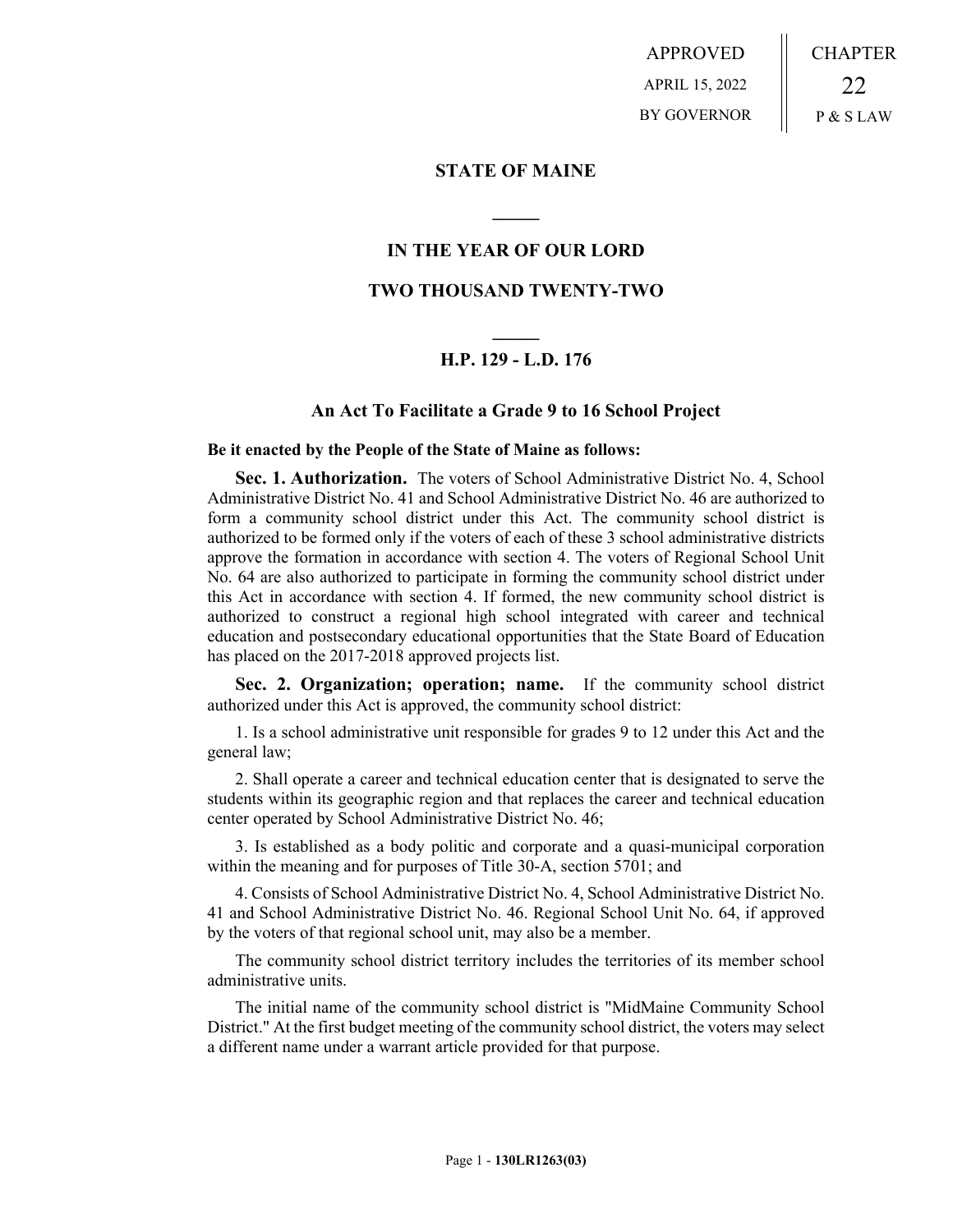**Sec. 3. Continuity for approved regional high school.** Before the formation of the community school district under this Act, School Administrative District No. 4, School Administrative District No. 41 and School Administrative District No. 46 are authorized to form a joint regional high school committee from their school board memberships. The committee is authorized to take all necessary or appropriate steps for the regional high school that the State Board of Education has placed on the 2017-2018 approved projects list to receive concept approval. Notwithstanding any provision of law to the contrary, the State Board of Education is authorized to accept joint applications from and grant project approvals to the joint regional high school committee, including site approval and concept approval, but may not give further approvals after concept approval unless the formation of the community school district and the regional high school project are approved pursuant to this Act. Regional School Unit No. 64 may but is not required to participate in the joint regional high school committee if approved by the State Board of Education. The State Board of Education shall include all school administrative units and career and technical education centers and regions affected by this Act in the planning and approval process.

**Sec. 4. Referendum.** The community school district may be formed by favorable referendum votes in School Administrative District No. 4, School Administrative District No. 41 and School Administrative District No. 46 as provided in this Act. Any of the school boards of those school administrative districts may decide not to hold the referendum, in which case the community school district may not be formed. The referenda to approve the formation of the community school district and the construction financing of the new regional high school must occur:

1. On the same day mutually selected by the 3 required school administrative district school boards; or

2. If a date is not mutually selected by the 3 required school administrative district school boards, on the first statewide election day occurring at least 90 days following State Board of Education concept approval of the regional high school project.

The ballot questions for the formation of the new community school district and the financing of the new regional high school construction must be substantially in the following forms, with such changes in form and content as the school boards of the proposed member school administrative units determine the development of the project requires:

"Do you favor [name of school administrative unit voting] joining a new community school district for the operation of grades 9 through 12, and accepting the provisions of "An Act to Facilitate a Grade 9 to 16 School Project," enacted by the Legislature?"

"Do you favor authorizing the school board of the new community school district to issue bonds or notes in the name of the community school district in an amount not to exceed \$....................... to construct and equip a regional high school with programming for both regular secondary education and career and technical education and with opportunities for postsecondary instruction, all on a single campus to be located at ………………?"

The 2nd question must be accompanied by disclosure information for school construction projects required by law. Both questions may be modified or accompanied by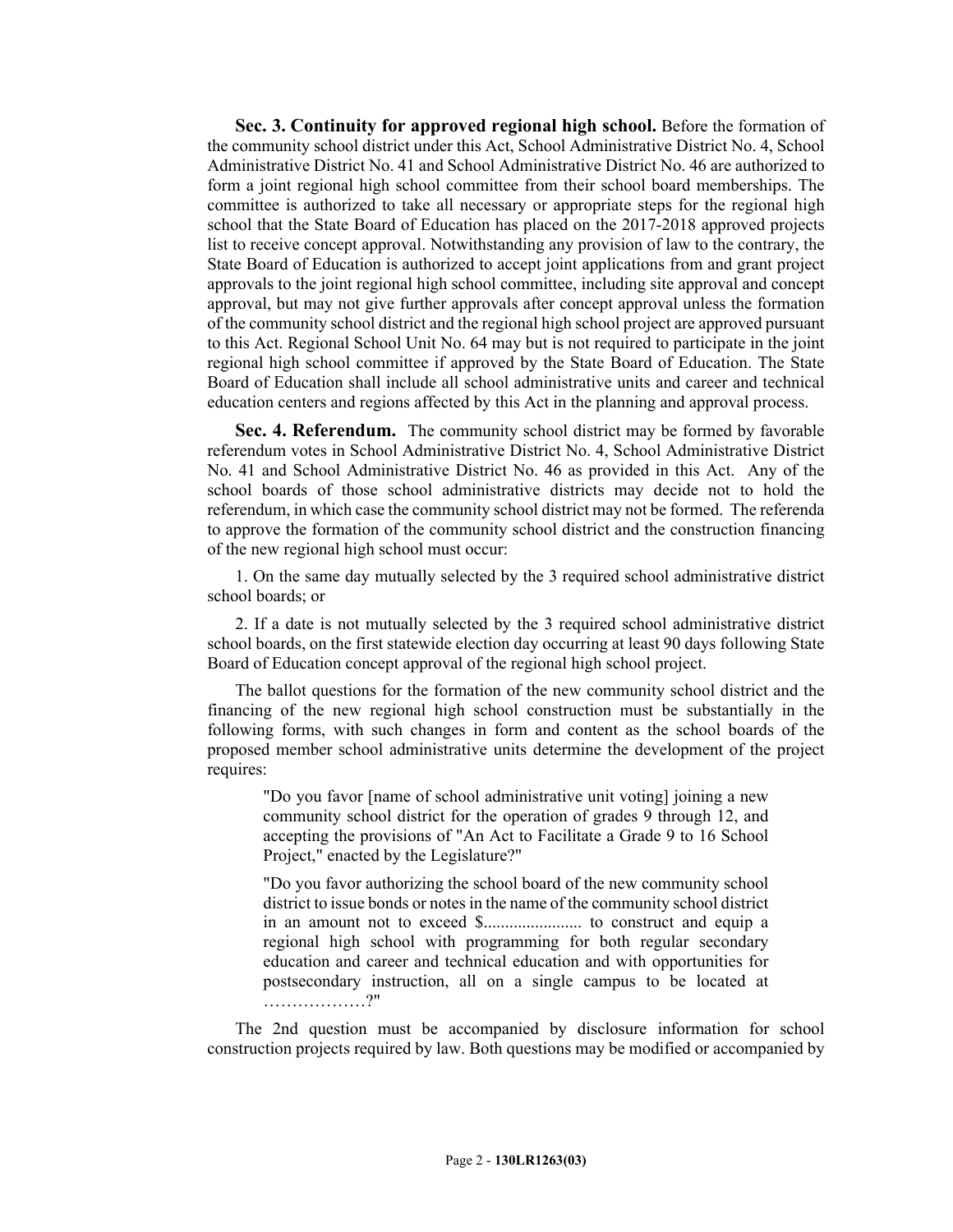other information that the school boards provide to accurately inform the voters. Unless both questions are approved by a majority of the voters voting in each of the 3 required school administrative districts, the community school district may not be formed.

The school board of Regional School Unit No. 64 may call a similar referendum on the same day for purposes of joining the community school district formed under this Act. If the voters of that regional school unit approve both questions, Regional School Unit No. 64 may also be a member of the community school district. If the school board of Regional School Unit No. 64 elects not to participate in the referendum, or if it participates and its voters do not approve both questions, it is not a member of the community school district.

After the referendum, the secretary of each school administrative district, and Regional School Unit No. 64, if applicable, shall file a return of voting with the Commissioner of Education. The commissioner shall determine if each of the school administrative units by majority vote has approved both questions and shall notify the 3 required school administrative districts, and Regional School Unit No. 64, if applicable, whether the community school district is formed and whether the membership also includes Regional School Unit No. 64.

**Sec. 5. Certificate of organization; transitional period.** If the community school district is formed, the Commissioner of Education shall issue to the member school administrative units a dated certificate of organization for the community school district setting forth the community school district's official name, listing its member school administrative units and describing the composition and voting method of its school board and the cost-sharing formula. The certificate of organization is conclusive evidence of the community school district's lawful organization. The commissioner shall report the results to the State Board of Education. The effective date of organization is the date the commissioner issues the certificate, as long as the community school district's first operational year begins on a July 1st that follows the date of the referendum by at least 210 days. The period between the date of organization and the beginning of the first operational year is a transitional period as described in sections 8 and 9.

**Sec. 6. Governance; board composition and apportionment.** If the community school district is formed, the school board of the community school district is a district school committee for all purposes of and has the duties and authority of a community school district board of trustees under the Maine Revised Statutes, Title 20-A, chapter 105. The members of the school board must be selected by appointment from the school boards of the member school administrative units, as provided by the general law for a community school district that does not include kindergarten and grades one to 12. The school board of the community school district consists of 12 members if Regional School Unit No. 64 is a member and 9 members if it is not. Since the board is an appointed board, representation and voting power are equally divided among the member school administrative units. The voters of the community school district may authorize a change in the number of school board members appointed by each member school administrative unit, as long as the number of board members each member school administrative unit appoints and the voting power of each school board member remains equal.

**Sec. 7. Continued existence.** Upon the beginning of the community school district's first operational year, the member school administrative units continue to exist for all purposes of kindergarten and grades 1 to 8, and for prekindergarten if applicable,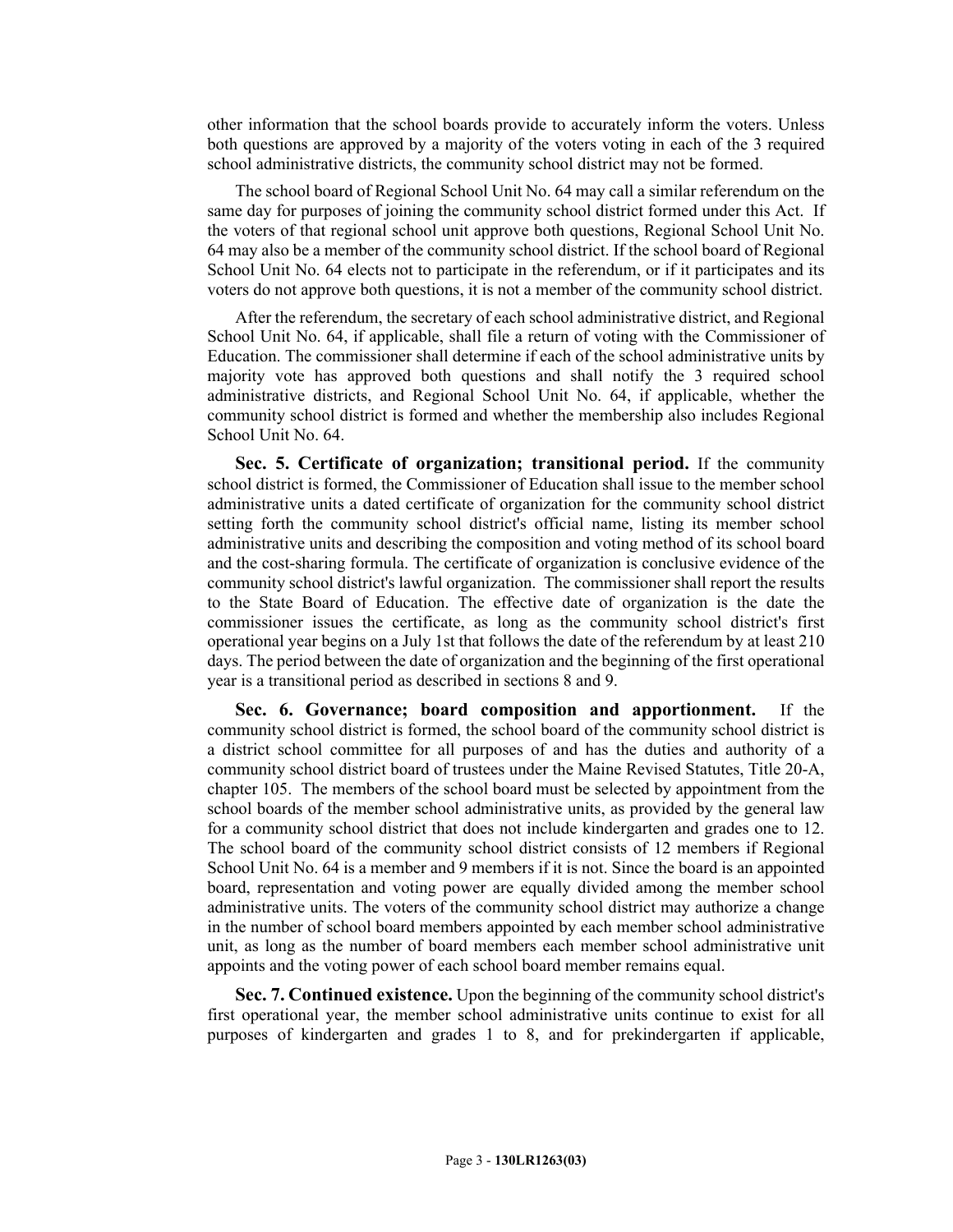notwithstanding the provisions of the Maine Revised Statutes, Title 20-A, sections 1258 and 1479. The State Board of Education shall issue the member school administrative units amended certificates of organization effective July 1st of the first operational year of the community school district which are conclusive evidence of their continued lawful organization, as amended. The member school administrative units must continue to receive all federal and state school subsidy and general purpose aid for grades 9 to 12 until the beginning of the first operational year of the community school district. Beginning in the first operational year of the community school district, the member school administrative units must continue to receive federal and state school subsidies and general purpose aid for kindergarten and grades 1 to 8, and for prekindergarten if applicable. The member school administrative units as reorganized are governed by all of the applicable provisions of Title 20-A to the extent not in conflict with this Act.

**Sec. 8. Community school district during transitional period.** Upon receipt of the certificate of organization of the community school district, the school board of each member school administrative unit shall appoint from its membership 3 individuals to serve on the school board of the community school district. The superintendent of Alternative Organizational Structure No. 94 shall call the first meeting of the school board and supervise the oaths of office and the election of a board chair. The school board shall elect a chair at its first meeting. The school board shall select a superintendent, who may be the superintendent of one of the member school administrative units, to serve as the superintendent of the community school district during the transitional period. During the transitional period, the school board shall prepare and submit the community school district's budget for the first operational year in accordance with this Act and the general law. During the transitional period, the school board has all authority reasonably necessary to prepare for the first operational year and for the design, construction and financing of the new regional high school, including hiring a superintendent and other employees, adopting school policies, negotiating contracts and collective bargaining agreements for the first operational year and thereafter, opening accounts, contracting for services and property, including a site for the new regional high school, closing on real estate for the new regional high school, issuing bonds or notes for the regional high school project or for other capital or working capital needs and other authority necessary for those purposes and provided to school committees of fully operational community school districts by the general law.

**Sec. 9. School district members during transitional period.** If the community school district is formed, the member school administrative units are responsible for the costs of the community school district incurred for the transitional period in an amount reasonably determined by the school board of the community school district in proportion to their secondary pupil counts on the state funding reports for each member school administrative unit for that fiscal year. The member school administrative units shall fund an account opened by the community school district for those costs. The member school administrative units shall continue to operate secondary schools during the transitional period.

**Sec. 10. Educational continuity and coordination.** If the community school district is formed, the community school district and its member school administrative units shall consult and work together to achieve educational continuity and coordinate the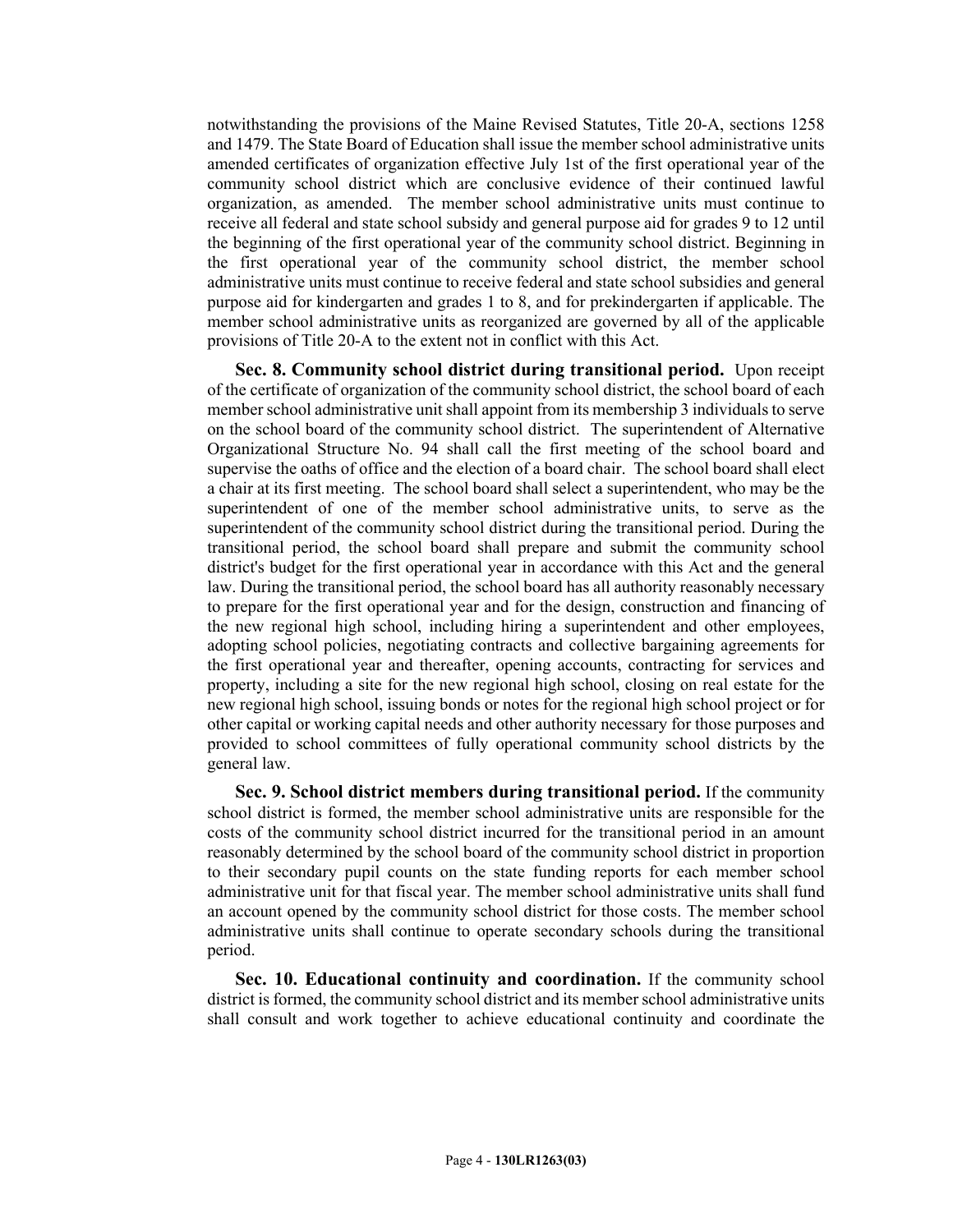transfer of responsibility for grades 9 to 12 to the community school district for its first operational year and thereafter.

**Sec. 11. Transfer of assets; assumption of liabilities.** If the community school district is formed, all real property that is currently owned or used for grades 9 to 12 must remain property of the member school administrative units, for the members' use or disposition. The community school district shall lease the high schools and the career and technical education center from the member school administrative units from year-to-year for \$1.00 annual rent plus all building costs, including insurance, utilities, maintenance and repairs, together with an amount equal to the annual debt and heating, ventilation and air conditioning lease payments on the high schools, if any, during the period commencing on July 1st of the first operational year and ending upon the substantial completion and occupancy of the new regional high school. For any buildings used by the high school grades and by other grades or for other purposes, the costs must be allocated equitably for purposes of this section. As of July 1st of the first operational year of the community school district, the member school administrative units shall reach an equitable agreement with the community school district to share transportation costs and services. When appropriate, this may include transfer of title to an equitable portion of a member school administrative unit's bus fleet to the community school district for its use and disposition, subject to outstanding financing. The community school district shall pay the costs of outstanding financing on transferred buses when or before due. As of July 1st of the first operational year of the community school district, the member school administrative units shall also transfer by bill of sale or other instrument ownership of all other equipment, furnishings and other tangible and intangible assets, including accounts receivable but excluding cash, purchased or primarily used by or attributable to high schools or the career and technical education center, subject to outstanding financing. The community school district shall pay the costs of outstanding financing for transferred assets when or before due. The member school administrative units shall also equitably share with the community school district the costs and benefits of service contracts with vendors.

**Sec. 12. Allocation of existing fund balances; accrued liabilities.** If the community school district is formed, as of July 1st of the first operational year of the community school district, and no later than that date, each member school administrative unit shall transfer an estimated share of all funds, allocable in proportion to its number of secondary students and the total number of students in that member school administrative unit on the state funding report of the member for that year. The amount transferred may be reduced if necessary so as not to be more than an amount that is equitably proportionate to the amounts transferred by the other member school administrative units to the community school district based on their respective numbers of secondary and total students. These amounts may be adjusted by additional payments or refunds, based on completed audits of the member school administrative units for the fiscal year prior to the first operational year, and within 45 days of the completion of those audits. The community school district shall pay the accrued summer salary and benefit liabilities of the member school administrative units attributable to their secondary teachers and staff for the fiscal year prior to the first operational year of the community school district and payable in the first operational year of the community school district.

**Sec. 13. Transfer of teachers and employees; system administrators.** If the community school district is formed, as of July 1st of the first operational year of the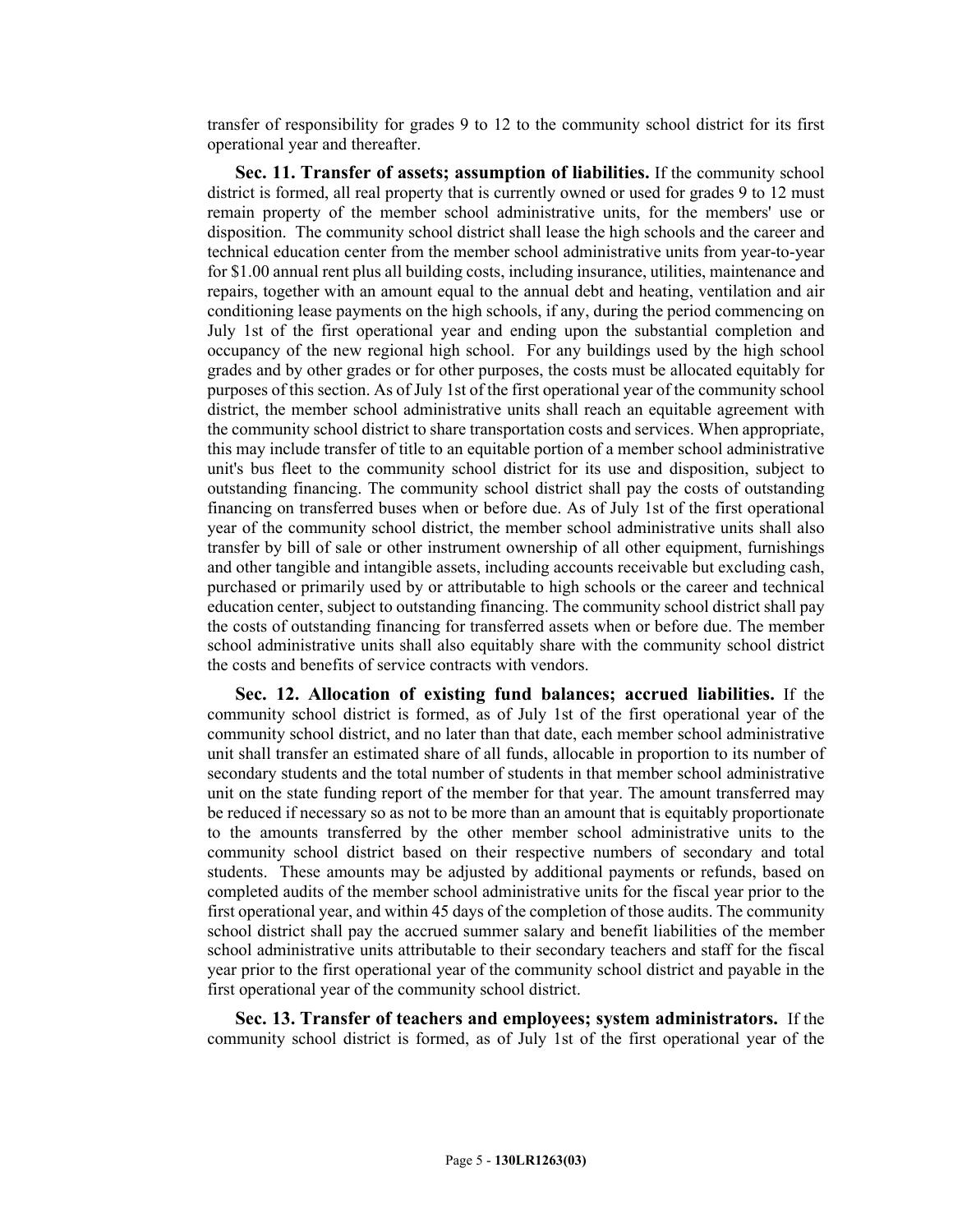community school district, the provisions of the Maine Revised Statutes, Title 20-A, section 1464, subsection 4 apply with respect to those teachers and employees of the member school administrative units that work primarily at the secondary level or on behalf of secondary students. All teachers and employees of the member school administrative units that work primarily at the elementary school level or on behalf of elementary students must retain the same employment status with the member school administrative unit employing them. It is the intent of this Act to neither decrease nor increase the rights and benefits of transferred employees or the employer. The community school district school board and the school boards of the member school administrative units shall negotiate in good faith the transfer or sharing of system administrator contracts whose terms expire after the first operational year of the community school district.

**Sec. 14. Collective bargaining.** If the community school district is formed, as of July 1st of the first operational year of the community school district, the provisions of the Maine Revised Statutes, Title 20-A, section 1464 apply and the school board of the community school district is the employer with respect to the teachers and employees transferred to the community school district under the provisions of this Act. Each school board of the respective member school administrative units shall continue to be the employer under its collective bargaining agreements with respect to the teachers and employees that have not transferred to the community school district under this Act.

**Sec. 15. Dispute resolution.** If the community school district is formed, the Commissioner of Education or the commissioner's designee is authorized to settle any disputes that may arise between the community school district and its member school administrative units or between the member school administrative units under sections 9 to 12 and with respect to administrator contracts under section 13. The commissioner's decision is final and binding.

**Sec. 16. Borrowing; lease purchasing.** The school board of the community school district has the same authority to borrow for capital project and capital equipment needs that a community school district board of trustees has under the general law in effect on the effective date of this Act to borrow for minor capital costs. Except as provided by this section, in order to issue bonds or notes for capital borrowing, the voters of the community school district must approve a warrant article authorizing the school board to issue bonds or notes at a district meeting or district referendum of the community school district called and held as provided by this Act. If the principal amount to be borrowed added to the then remaining total principal of all outstanding bonds or notes for capital project and capital equipment needs that the voters approved at a district meeting exceeds 0.25% of the adjusted state valuation of the municipalities of the member school administrative units, voter approval must be by referendum. Borrowing for school construction projects must be approved by referendum to the extent required by the general law. Bonds and notes are general obligations of the community school district secured by its full faith and credit. Bonds or notes issued during the transitional period are payable after the start of the first operational year of the community school district. The school board of the community school district may borrow for operating costs and may enter into lease-purchase agreements to the extent and for the purposes permitted under the general law.

**Sec. 17. Budget format and procedure.** The format and procedure for the operating budget of the school operated by the community school district to be presented to the voters of the community school district must be the cost center summary budget